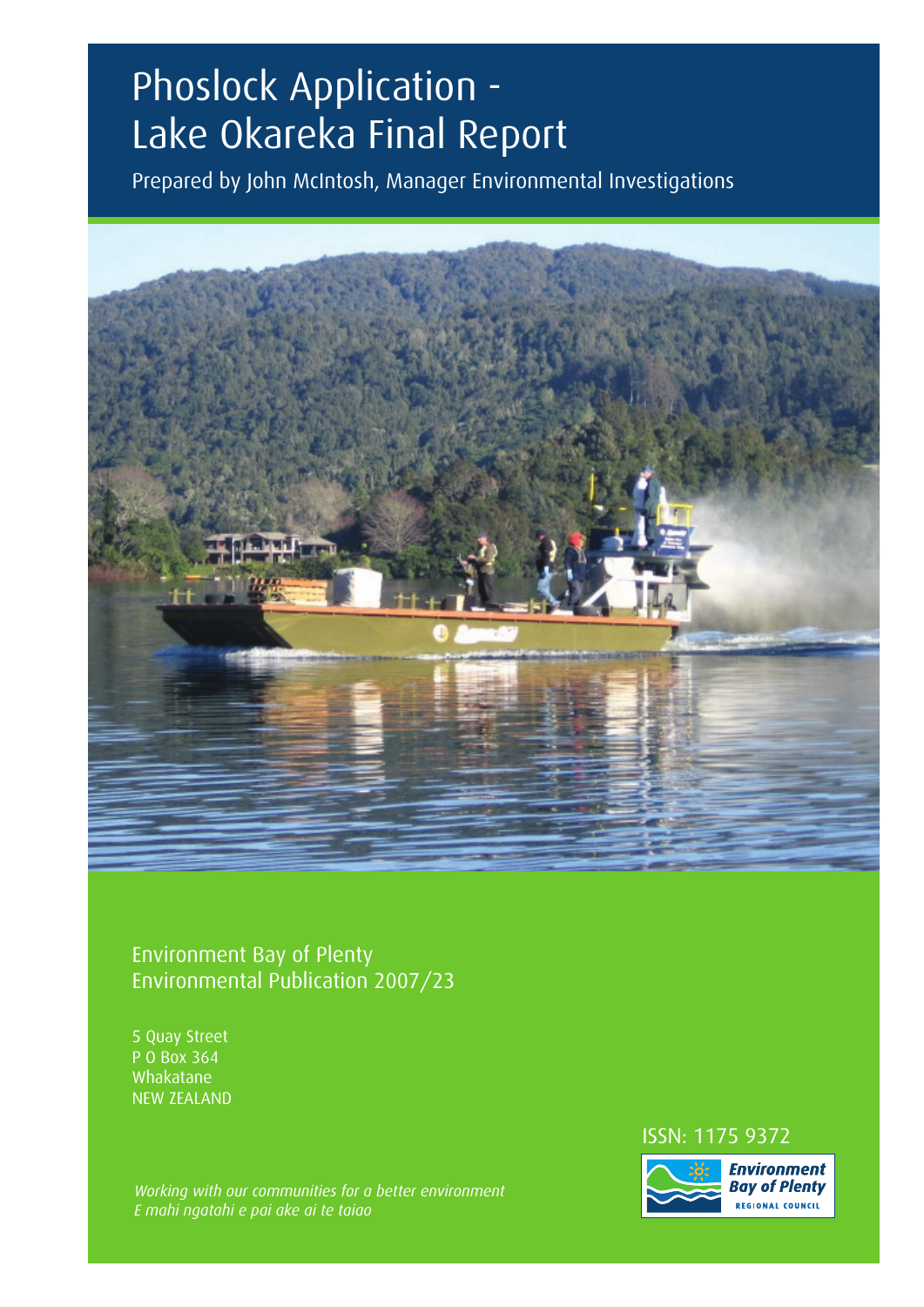### **Contents**

| 3.1 |  |  |  |  |
|-----|--|--|--|--|
| 3.2 |  |  |  |  |
| 3.3 |  |  |  |  |
| 3.4 |  |  |  |  |
| 3.5 |  |  |  |  |
|     |  |  |  |  |
|     |  |  |  |  |
|     |  |  |  |  |
|     |  |  |  |  |
|     |  |  |  |  |
|     |  |  |  |  |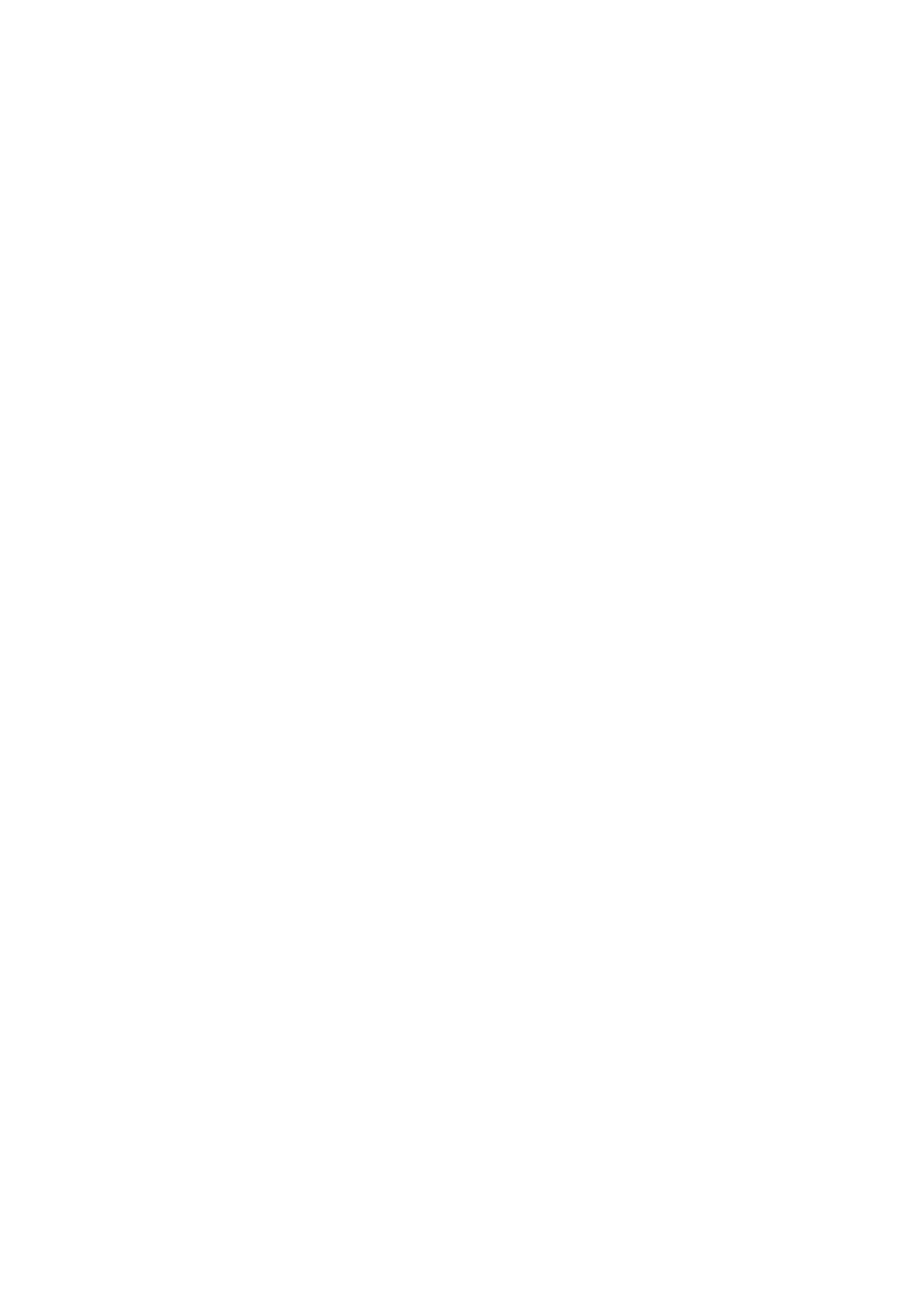### **Executive Summary**

The objectives of the Lake Okareka Action Plan are to reduce the load on Lake Okareka by 2.5 tonnes/yr of nitrogen and 0.08 tonnes/year of phosphorus. To achieve these objectives, the stakeholders determined that the following methods were required:

- Reticulate the township for sewage
- Retire land from grazing
- Promote wetland renovation
- Construct a hypolimnetic discharge (pipe bottom water to the outlet)

The hypolimnetic discharge was found to be feasible because the lake discharges from below its surface and there was sufficient head to drive a discharge from 30 m depth. Water would have to be treated to remove the nutrients before discharge to Lake Tarawera. However, it was found that the cost of the hypolimnetic discharge was high especially with the cost of water treatment. It was therefore proposed that the Lake Okareka water could be treated 'in situ' and the nutrients retained in the lake, locked into the bottom sediments in the deepest part of the lake.

A meeting of the Lake Okareka working party agreed to the proposal but they felt that the phosphorus target should be increased above the hypolimnetic discharge target of 0.030 tonnes/year. The decision was made to treat the lake to remove 0.1 tonnes/year for three years. This would exceed the total phosphorus annual target for those years. In the meantime sewage reticulation would be proceeding and become effective in reducing the nutrient load on the lake in about three years time. Therefore the proposal provided a benefit to residents with a short payback time and bridged the gap waiting for construction of the sewage reticulation scheme.

Consequently, it was suggested to the lake's community that Phoslock be applied to the lake to attain the target phosphorus reduction. Phoslock is a product produced by an Australian company at a factory in China. The active ingredient is a 'rare earth element' Lanthanum which is held in a matrix of bentonite clay.

Environment Bay of Plenty has applied Phoslock to the surface of Lake Okareka on three occasions:

- 15-17 August 2005
- 27-29 June 2006
- 20-21 March 2007

Phoslock took several months for the finest particles to completely sink to the lake bottom. After the phoslock addition the release of phosphorus from the bottom sediments was reduced by about 100 kg/year.

Another indicator of lake improvement was the deoxygenation of the bottom waters. The date at which the bottom water completely loses all oxygen (become anoxic) is an indicator of lake quality. After the phoslock application this date has been delayed by over a month.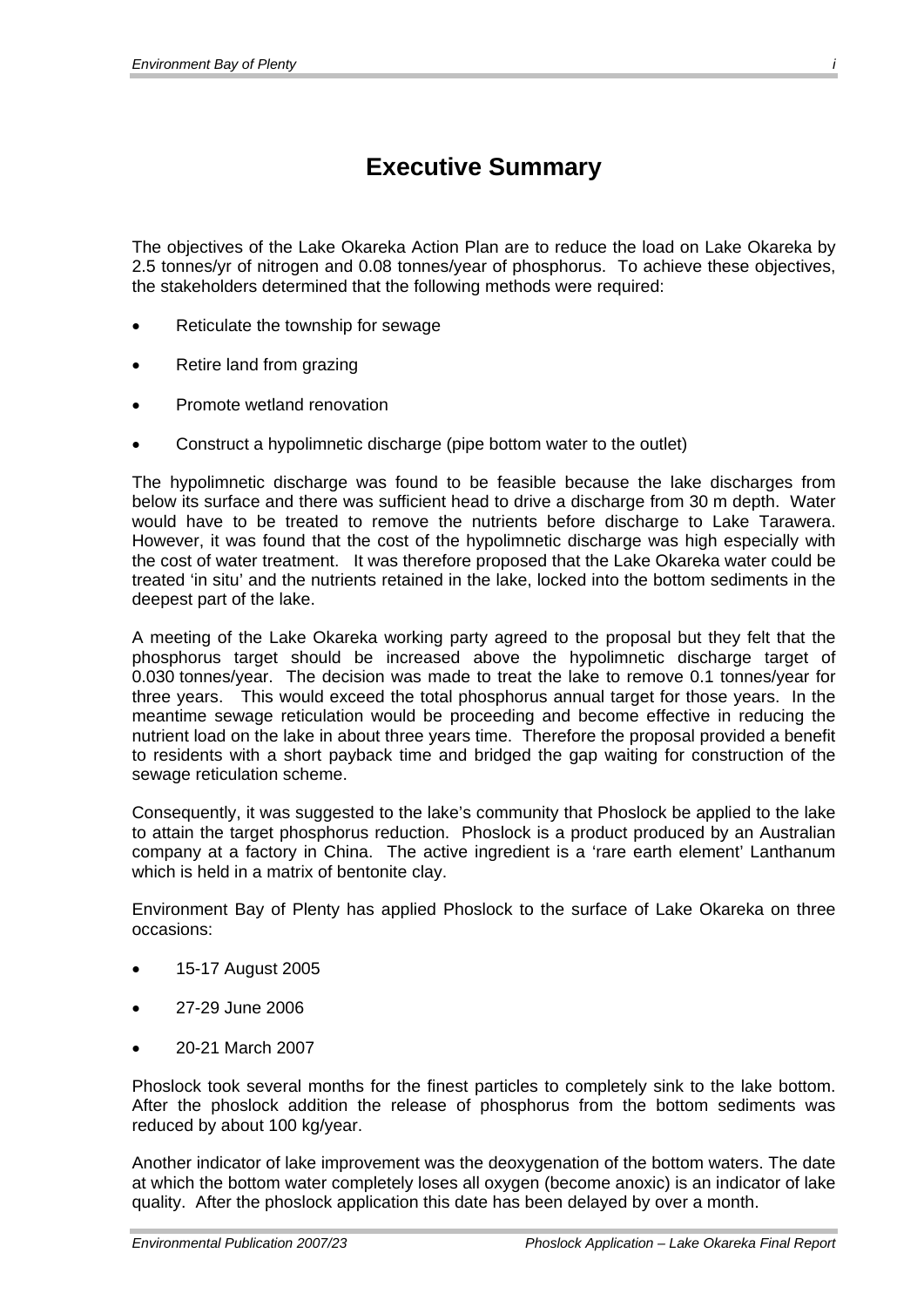The initial indications are that the application of phoslock to Lake Okareka has been very successful. The target reduction in phosphorus has been achieved. Surprisingly, the rate of de-oxygenation of the bottom waters appears to have been decreased. This is an expected outcome but an improvement was not expected so quickly.

As with most lake treatments the measure of success is determined in the long term rather than the short term monitoring. The major lake remediation method of sewage reticulation will have to be carried out for a lasting improvement to become effective for Lake Okareka.

No adverse effects of the treatment were noted in the lake chemistry or fish and koura health.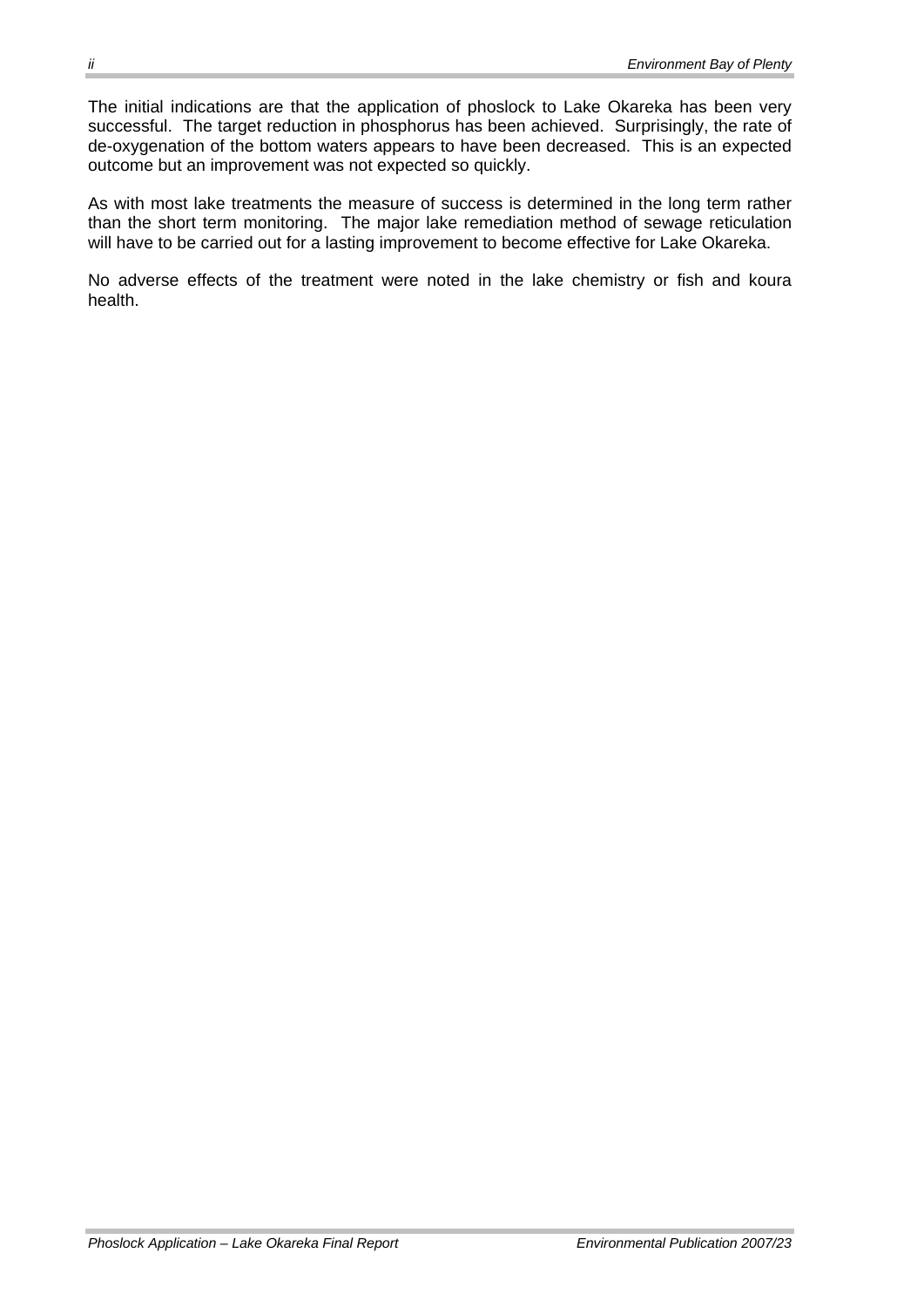# **Chapter 1: Introduction**

An action plan for the remediation of Lake Okareka has been drawn up by Environment Bay of Plenty, the Rotorua District Council and the Te Arawa Lakes Trust in conjunction with the lake's community. The action plan was subject to a public process and submissions were heard by regional, district councillors and board members of the Te Arawa Lakes Trust.

The objectives of the plan are to reduce the load on Lake Okareka by 2.5 tonnes/yr of nitrogen and 0.08 tonnes/year of phosphorus.

To achieve these objectives, the stakeholders determined that the following methods are required:

- Reticulate the township for sewage
- Retire land from grazing
- Promote wetland renovation
- Construct a hypolimnetic discharge (pipe bottom water to the outlet)

The hypolimnetic discharge was found to be feasible because the lake discharges from below its surface and there was sufficient head to drive a discharge from 30 m depth. Water would have to be treated to remove the nutrients before discharge to Lake Tarawera. However, it was found that the cost of the hypolimnetic discharge was high especially with the cost of water treatment. It was therefore proposed that the Lake Okareka water could be treated 'in situ' and the nutrients retained in the lake, locked into the bottom sediments in the deepest part of the lake.

A meeting of the Lake Okareka working party agreed to the proposal but they felt that the phosphorus target should be increased above the hypolimnetic discharge target of 0.030 tonnes/year. The decision was made to treat the lake to remove 0.1 tonnes (100 kg)/year for three years. This would exceed the total phosphorus annual target for those years. In the meantime sewage reticulation would be proceeding and become effective in reducing the nutrient load on the lake in about three years time. Therefore the proposal provided a benefit to residents with a short payback time and bridged the gap waiting for construction of the sewage reticulation scheme.

Consequently, it was suggested to the lake's community that Phoslock be applied to the lake to attain the target phosphorus reduction.

Lake Okareka is monitored monthly as part of the normal regional monitoring programme for the Rotorua lakes. Over the stratification period of 2004/05 the rate of release of nutrients from the hypolimnion was measured at fortnightly intervals and the mass of phosphorus released calculated at 0.130 tonnes (130 kg) for the whole lake.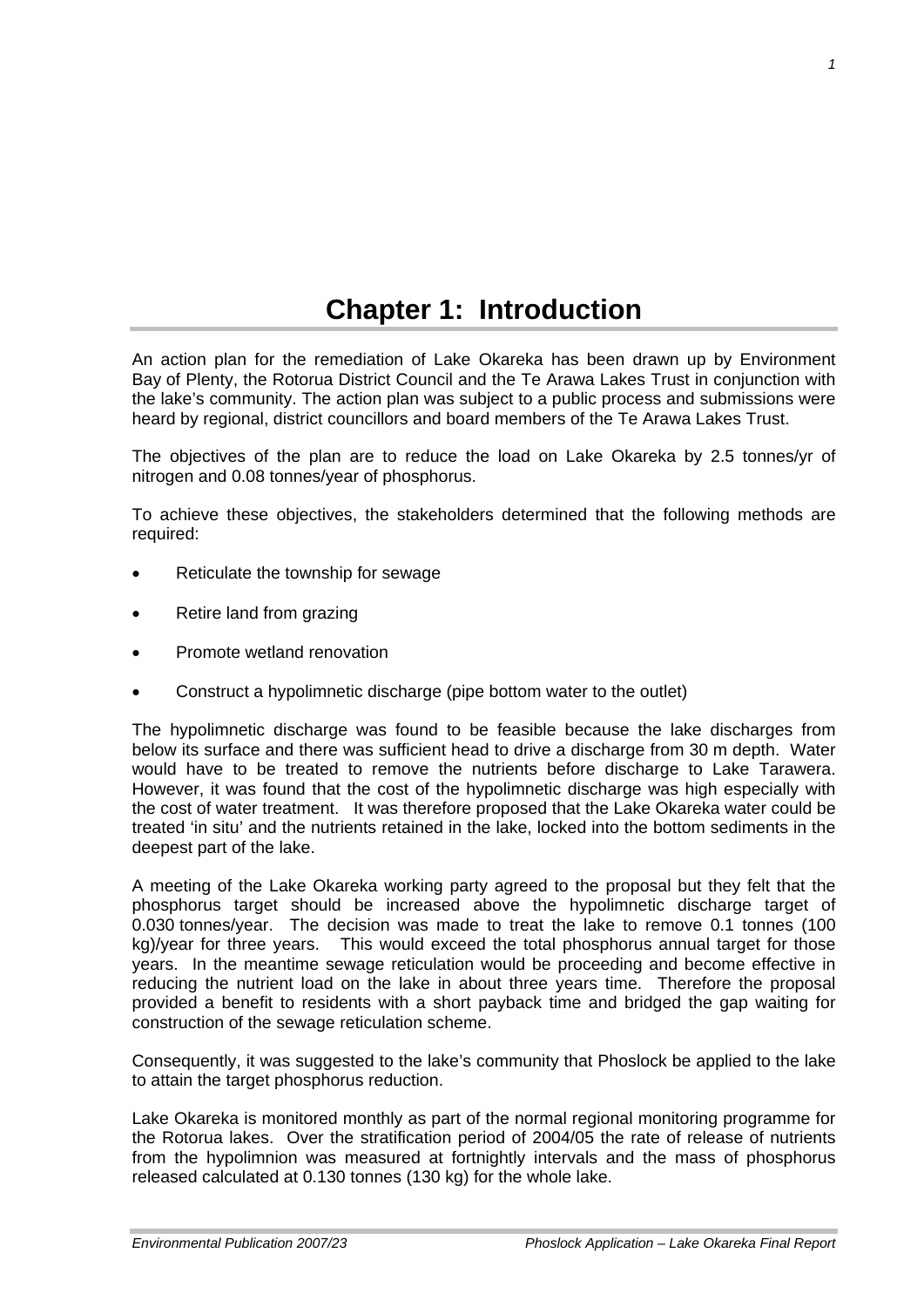| <b>Source</b>  | Phosphorus - tonnes/year |
|----------------|--------------------------|
| Septic tanks   | 0.020                    |
| External other | 0.258                    |
| Internal       | 0.130                    |
| Total          | 0.408                    |

The table below summarises a calculation of the annual phosphorus load on the lake.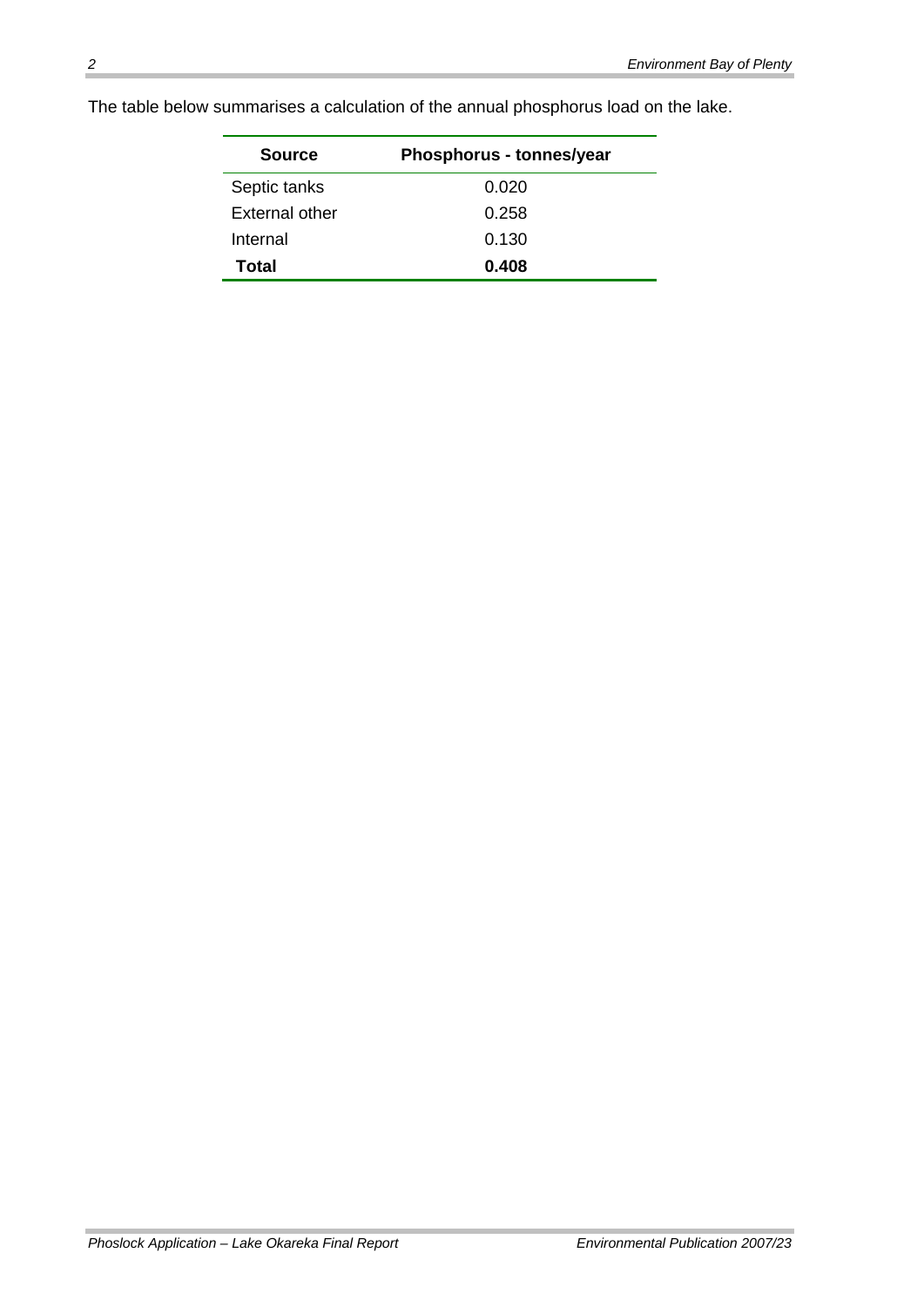# **Chapter 2: Description of the Proposal**

Phoslock is a modified clay product (lanthanum amended bentonite clay), which is capable of efficiently removing phosphorus from natural and industrial waterways, process waters and waste water streams. It was developed in Australia where it has been used to control algal blooms in waterways e.g. the Canning River, Perth.

Phoslock works by absorbing phosphorus from the water column as it settles to the bottom of the lake where it forms a cap (less than 1 millimetre thick). Once it has passed through the water column, Phoslock forms a stable sediment on the bed of the water body which effectively traps the phosphorus that has already been absorbed as well as that released from underlying sediments during period of bottom water anoxia.

Environment Bay of Plenty has applied Phoslock to the surface of Lake Okareka on three occasions:

- 15 17 August 2005
- 27 29 June 2006
- 20 21 March 2007

One tonne of Phoslock removes 11 kg phosphorus, so the 60 tonnes applied would remove 660 kg of phosphorus. We estimated that the annual load released from the Okareka sediments was 130 kg phosphorus/year. The Phoslock applied to Lake Okareka would theoretically be effective for another three years approximately. During this time sewage reticulation should be implemented to ensure that the gains are maintained.

The treated area within Lake Okareka covered approx 170 hectares of the 330 hectare total area, encompassing the deeper basin approximately within the 20 m contour. Phoslock was in the form of small pellets and was applied at a rate of 118 kg's per hectare with a total of 20 tonnes applied with each annual treatment.

A barge, operated by Aqua Ag Air Boat Services, applied the Phoslock to the target area by means of a rotary spreader mounted on the stern. Rotary spreaders are commonly used in agriculture for applying fertiliser.

The barge travelled at a speed of 10 knots per hour with a swath width of 18 metres. To ensure accuracy of application, the barge was fitted with a GPS unit. The application took place over three days for the first two applications and two days for the third.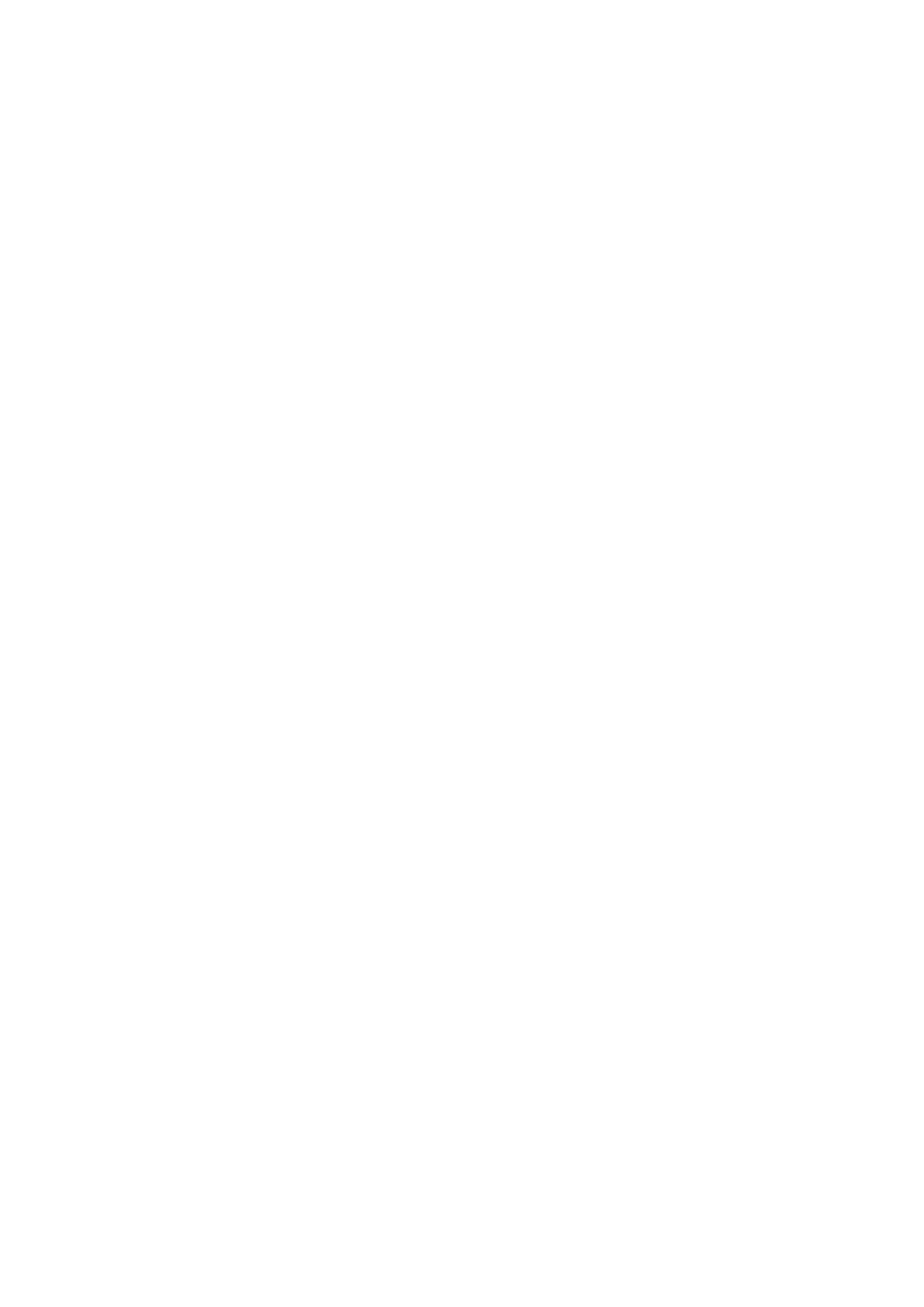Intensive monitoring was undertaken over the period after each application of phoslock to Lake Okareka lessening to monthly monitoring.

#### 3.1 **Dissolved oxygen**

Phoslock appears to have some effect on levels of dissolved oxygen (Figure 1). It was expected that, in the long term, the rate of de-oxygenation of the bottom water would decrease but that it would take a period of years. The data plotted in Figure 1 shows dissolved oxygen levels plotted at 2 m intervals through the water column of Lake Okareka. When plotted they separate out into 'top' and 'bottom' water. The 'top' water (called epilimnion) is in contact with the atmosphere and remains fully oxygenated. The 'bottom' water (hypolimnion) is isolated from the atmosphere from about October to early June.

As the algae growing in the lake die and drop to the lake bottom in the period after the lake stratifies in October each year, oxygen is used up in decomposition of their organic material. In Okareka all the oxygen in the bottom water is used up before the lake fully mixes in June. This creates the circumstances where phosphorus and nitrogen can be released from the sediments and mixed throughout the lake with the June mixing event.

Figure 1 shows that the date the bottom water completely loses all oxygen has been getting later. In the four years of data that date has moved out almost two months (5/4/2004, 23/3/2005, 19/4/2006, 24/4/2007).



*Figure 1 Dissolved oxygen in Lake Okareka at 2 metre intervals.*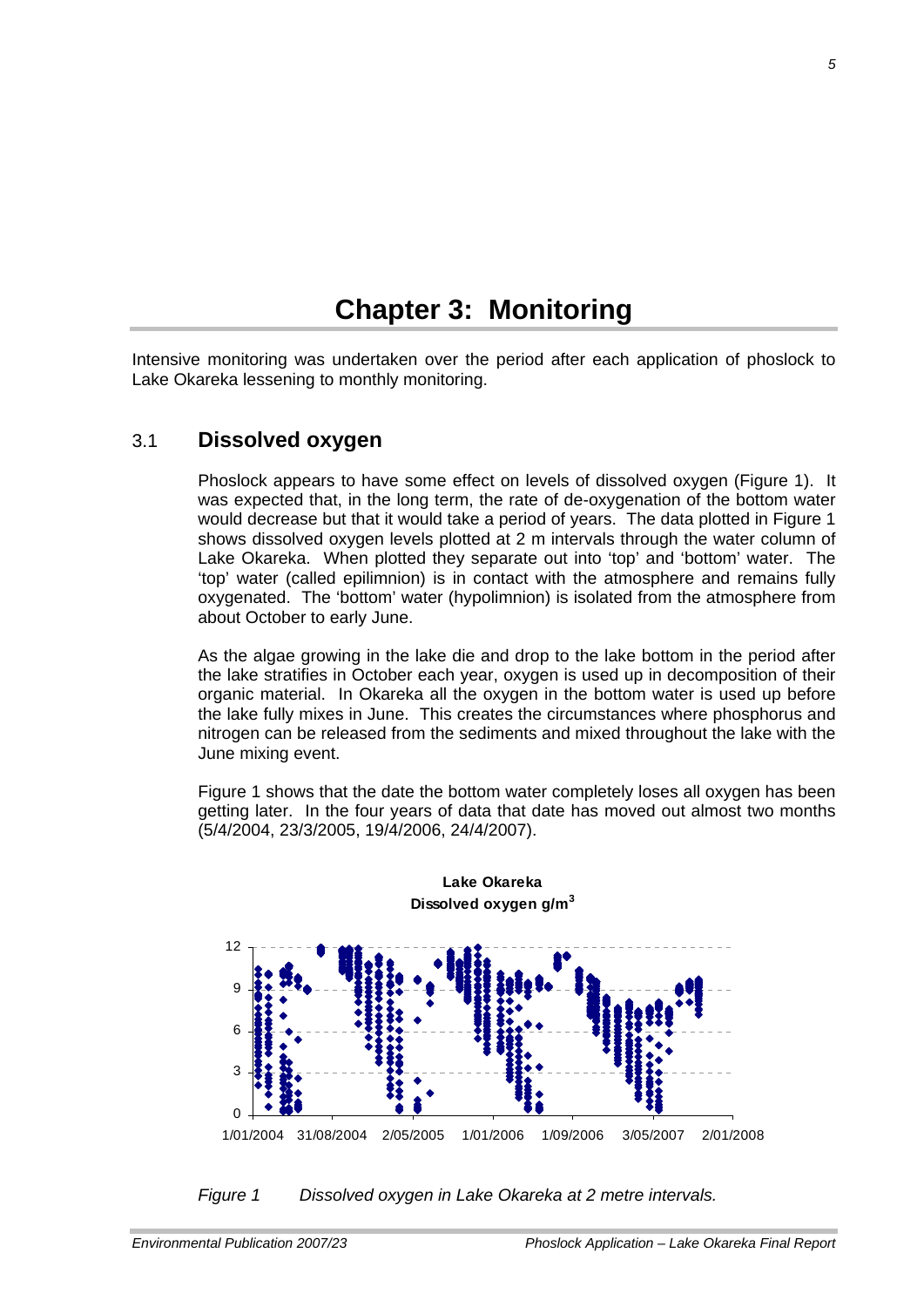In January 2006, a high wind event resulted in the lake mixing and oxygen was injected into the bottom waters. The bottom waters were re-oxygenated slightly and this delayed the date that the bottom water completely ran out of oxygen. However, in 2007 there was a definite decrease in the de-oxygenation rate which may well be due to the phoslock application.

Figure 2 shows the corresponding temperature data. The surface water warms to between 22°C and 23°C at the height of summer. The bottom waters are insulated from atmospheric temperature and only warm up by a degree over the year. The warming of the bottom water may be assisted by some geothermal inflow. The surface waters were at normal temperature for Okareka throughout the whole period.



*Figure 2 Temperature in Lake Okareka at 7 depths (0,1,5,10,15,20,28 m).* 

#### 3.2 **Lanthanum**

Lanthanum is the active ingredient in phoslock and has been used as a marker of the product in the water column.

After each application the highest concentration of lanthanum was detected just after the barge had distributed the product in the lake. This is shown in Figure 3. Subsequent data is shown in Figure 4 on a lower scale which omits the high value but better shows the distribution of lanthanum (phoslock) in the lake water column over time.

Figure 4 shows that the product quickly became fully mixed throughout the water column and settled out slowly. After 2-3 months most of the product had settled to the lake bottom and after five months levels of lanthanum in the water column had returned to pre-application levels.

Data in the plots comes from all depths that were sampled. The higher values were recorded higher in the lake water column. Larger particles would have settled relatively quickly compared to the finer particles, which are represented in the tail of the plots.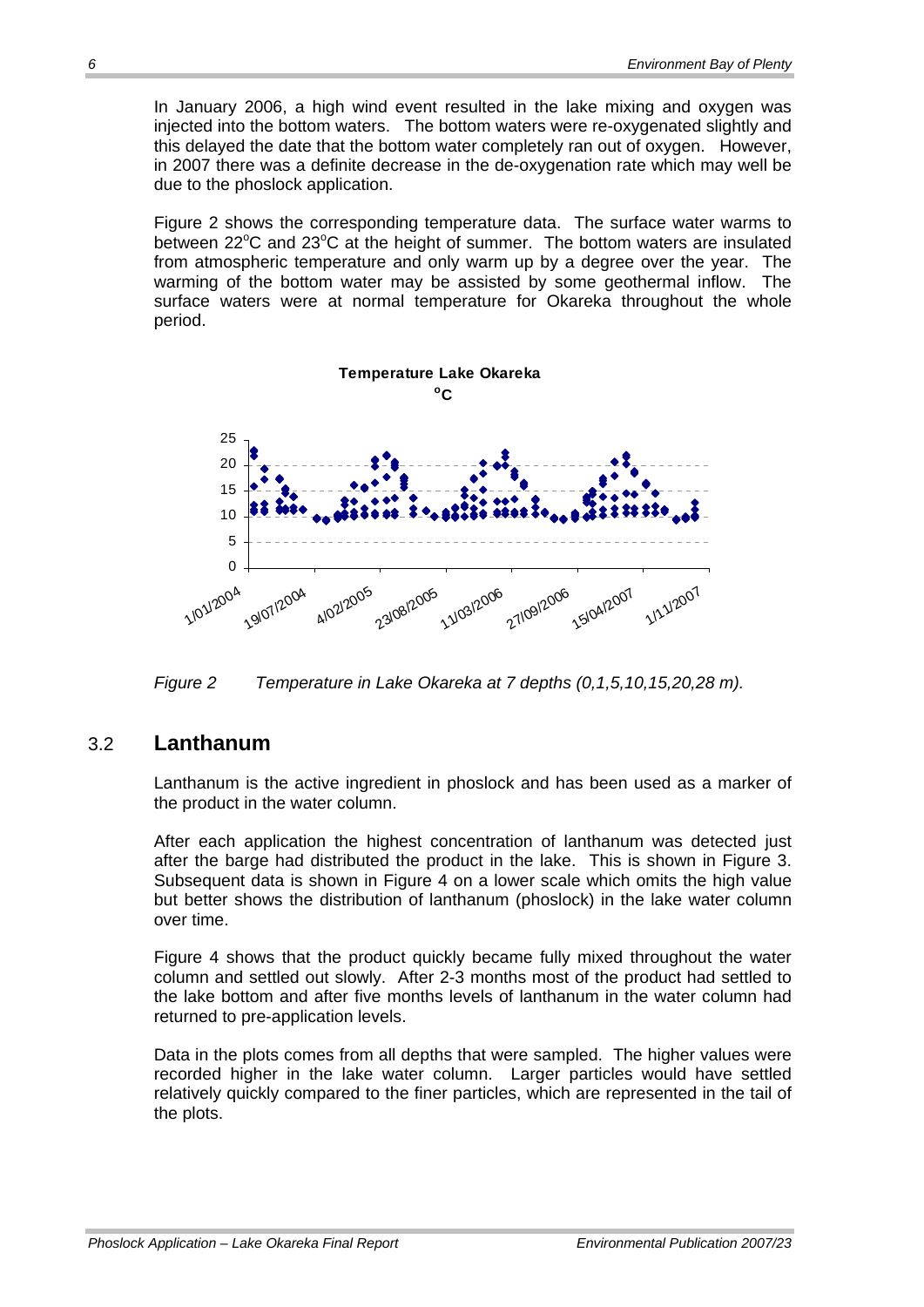

#### **Total lanthanum g/m<sup>3</sup>**

*Figure 3 Lanthanum concentration in Lake Okareka water after the three phoslock applications (full scale plot).* 



*Figure 4 Lanthanum concentration in Lake Okareka water after the three phoslock applications (downscaled plot).* 

#### 3.3 **Phosphorus**

Figure 5 plots dissolved reactive phosphorus (DRP) levels in the lake after the phoslock application. The higher values are from the lower depths of the lake and show phosphorus accumulating after being released from the sediments once the water has become anoxic.

In the pre-phoslock application years the concentration of DRP reached a maximum of 0.06-0.08  $g/m^3$  in the hypolimnion (bottom water). This occurred in May - the last month of stratification. After phoslock application the maximum DRP level was recorded as  $0.02$  g/m<sup>3</sup>.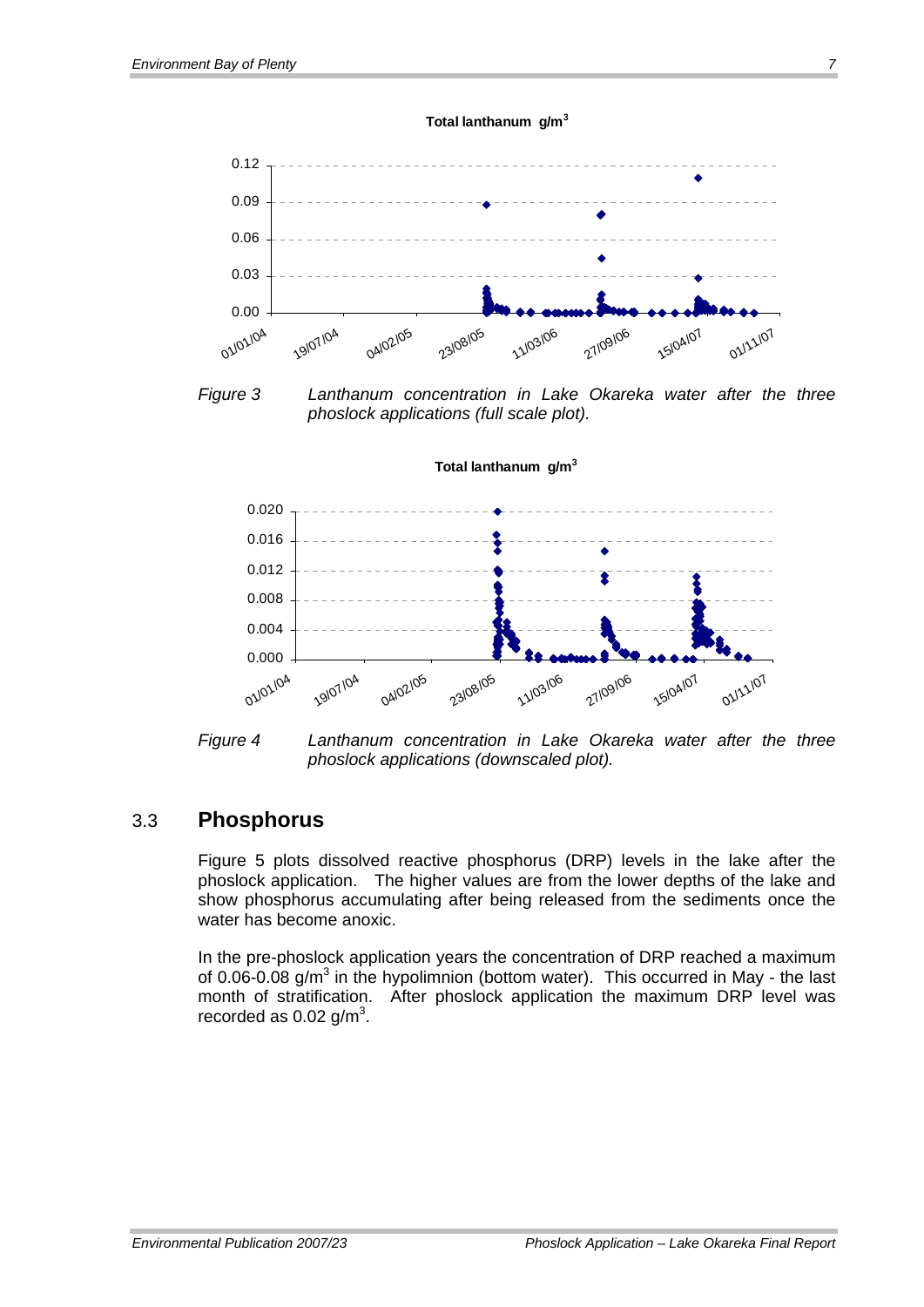

#### **Dissolved reactive phosphorus g/m<sup>3</sup> -P**







The plot (Figure 6) shows the build-up of phosphorus in the bottom of the lake in the months prior to mixing. The data does not show a reduction in phosphorus levels in the water column. Phosphorus is relatively low in Lake Okareka and periodic high inflows introduce variation to the lake phosphorus levels. In September and October 2005 a slight elevation of total phosphorus was recorded thought to be a result of rainfall generated inputs. This is discussed later.

#### 3.4 **Nitrogen**

Figure 7 plots nitrate nitrogen levels in the lake for all the depths that were sampled. The higher values reflect levels of nitrogen in the bottom water of the lake generally accumulating once the lake is stratified.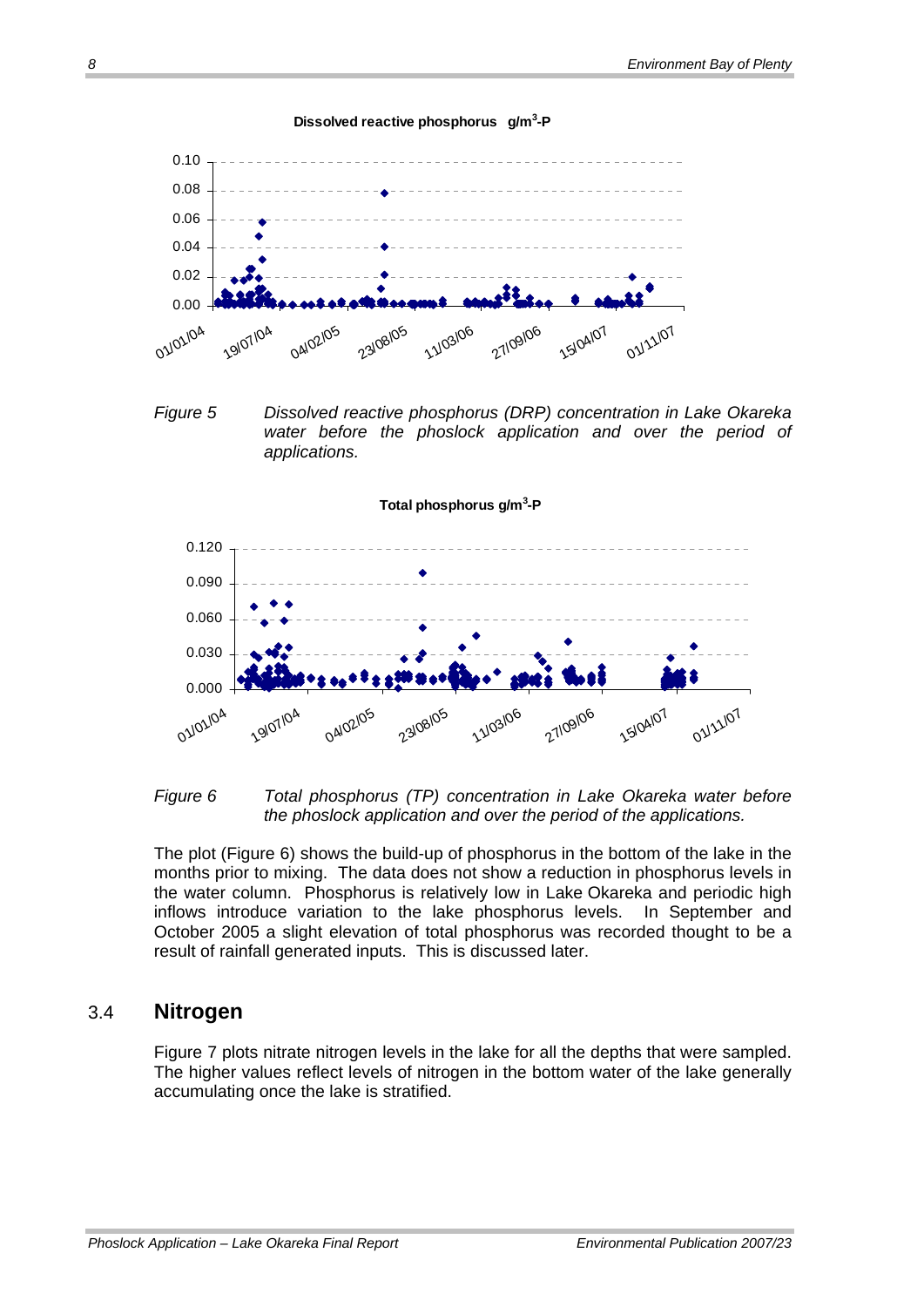

**Nitrate nitrogen g/m<sup>3</sup>**



Nitrate levels tend to build up in the bottom waters after the lake has stratified and oxygen levels start to run down. Once the bottom waters become devoid of oxygen (anoxic) the nitrate levels become depleted and ammonium nitrogen builds up (Figure 8). After the phoslock application the ammonium nitrogen release from the sediment appears to have been reduced to some extent.



#### *Figure 8 Ammonium nitrogen concentration in Lake Okareka water before the phoslock application and over the period of the applications.*

Nitrate build-up in the bottom waters from January to April has been described by Hamilton *et al* (2005) in Lake Rotoiti. In Rotoiti the nitrate accumulated from nitrification of material deposited into the bottom water from the breakdown of the winter algal bloom. This occurred while the bottom water was still oxygenated. Once oxygen ran out the nitrate was de-nitrified to nitrogen gas. At the same time ammonium nitrogen started to accumulate being released from the bottom sediments.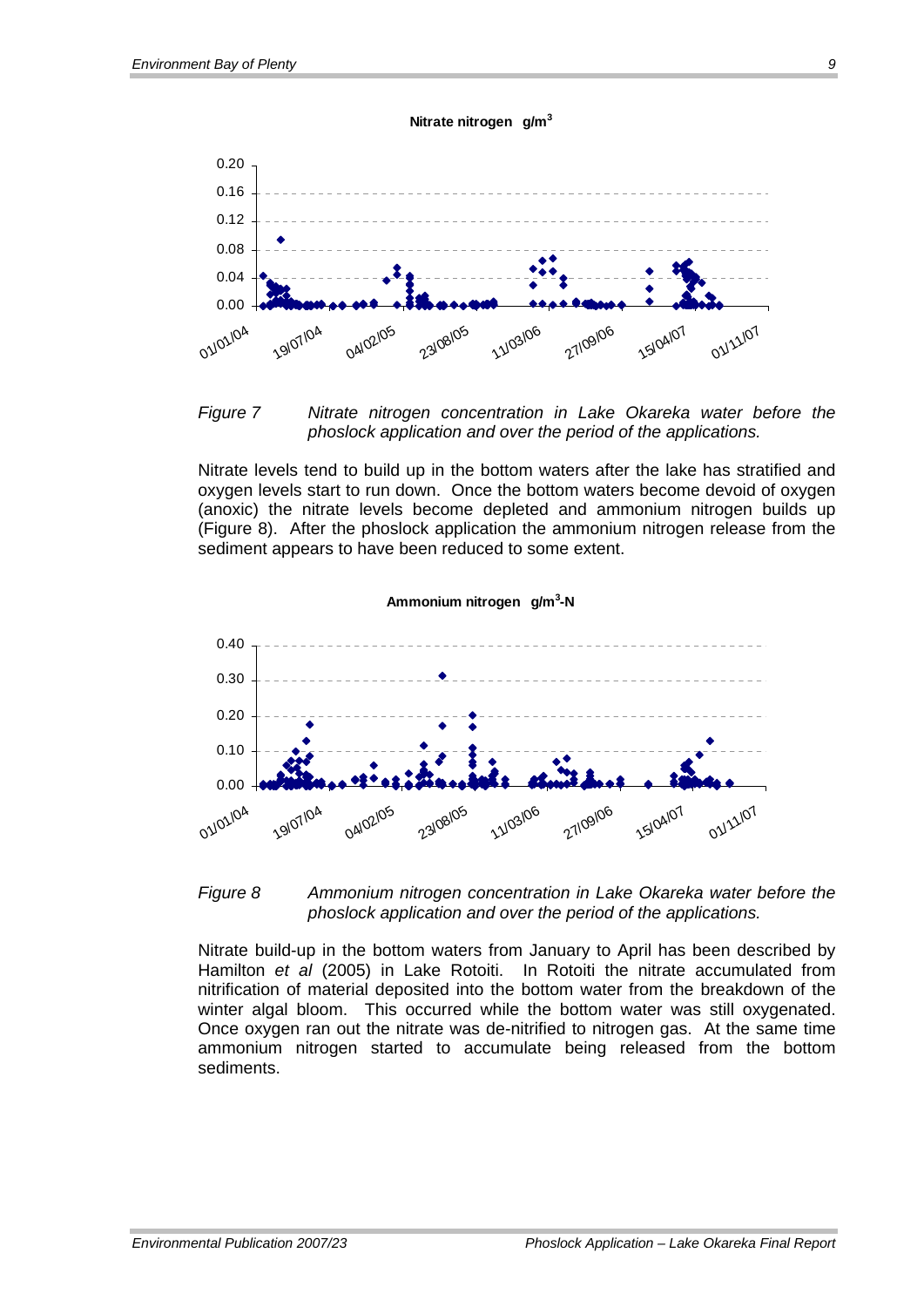#### 3.5 **Secchi disc clarity, chlorophyll a, pH**

In early 2005, before the phoslock application there was a period of high clarity (Figure 9). Since the phoslock applications there has been an initial decrease in clarity but over the last 12 months some improvement can be noted. The values are all within the usual range for the last decade and could reflect normal variability.





The chlorophyll *a* levels in Figure 10 show a seasonal winter peak of algae. This period of productive growth is a result of the nutrients in the bottom waters becoming available throughout the water column with the June mixing event. Over the last 12 months there appears to be a decrease in chlorophyll *a* coinciding with the secchi disc clarity increase.



*Figure 10 Chlorophyll a in Lake Okareka water before phoslock was applied and over the period of the applications.*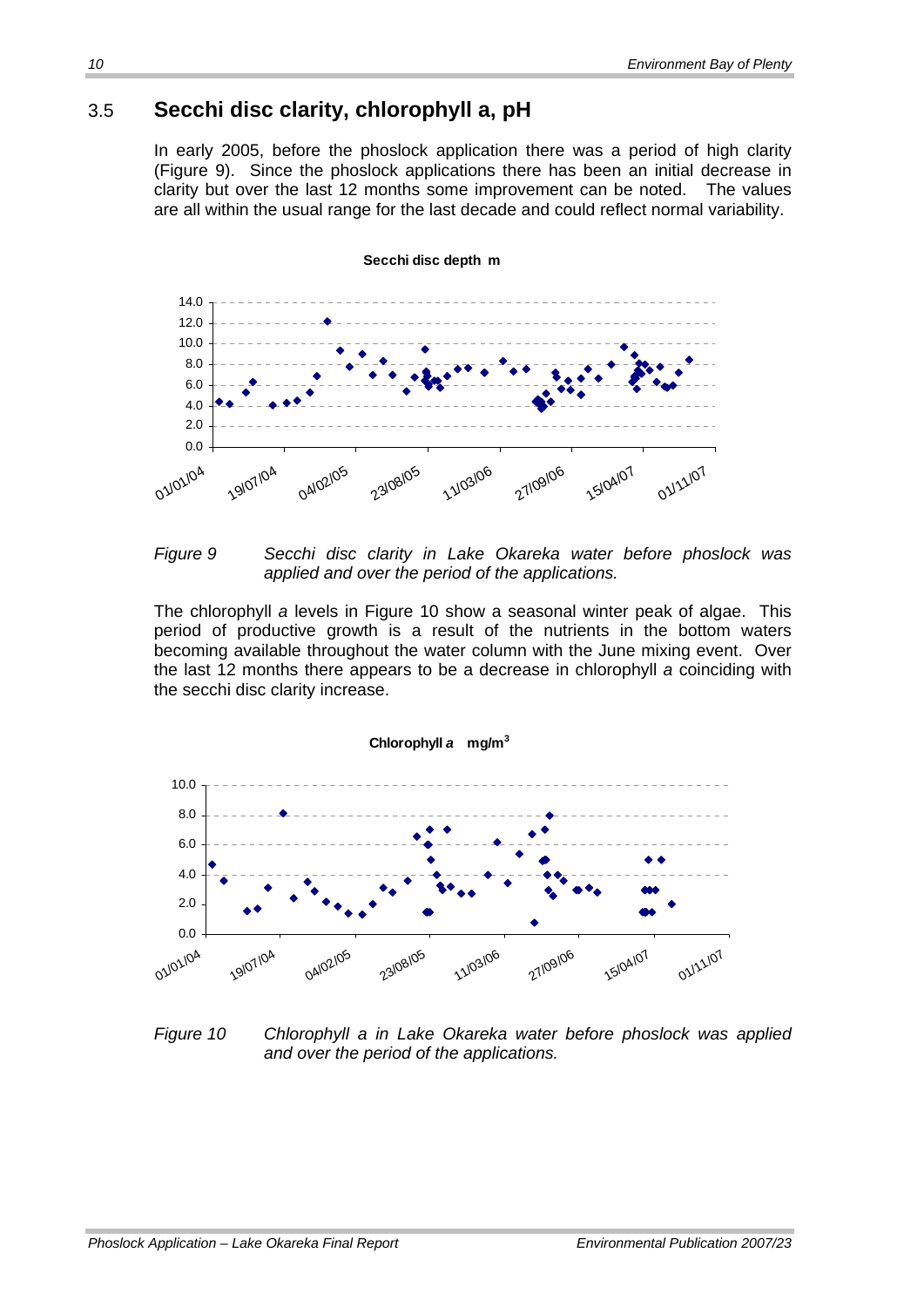Phoslock had no effect on the pH of the lake waters. Figure 11 shows the pH differences in top and bottom waters with lake stratification. Shifts in pH in natural waters are associated with the carbon chemistry. Carbon dioxide is the main cause of day/night (diurnal) variation in pH. Algae utilise carbon dioxide during photosynthesis in the daytime producing oxygen. At night time the opposite occurs as algae respire. Carbon dioxide has a slightly acidic effect on waters so pH rises as carbon dioxide is utilised and falls during respiration. Carbon dioxide and temperature combine to produce annual pH variation. Characteristically, lake surface waters peak in pH in the summer with a minimum value in spring. Lake Okareka experiences minor variation in pH compared to eutrophic lakes like Lake Okaro which displays major seasonal swings.



*Figure 11 pH of top and bottom water in Lake Okareka.*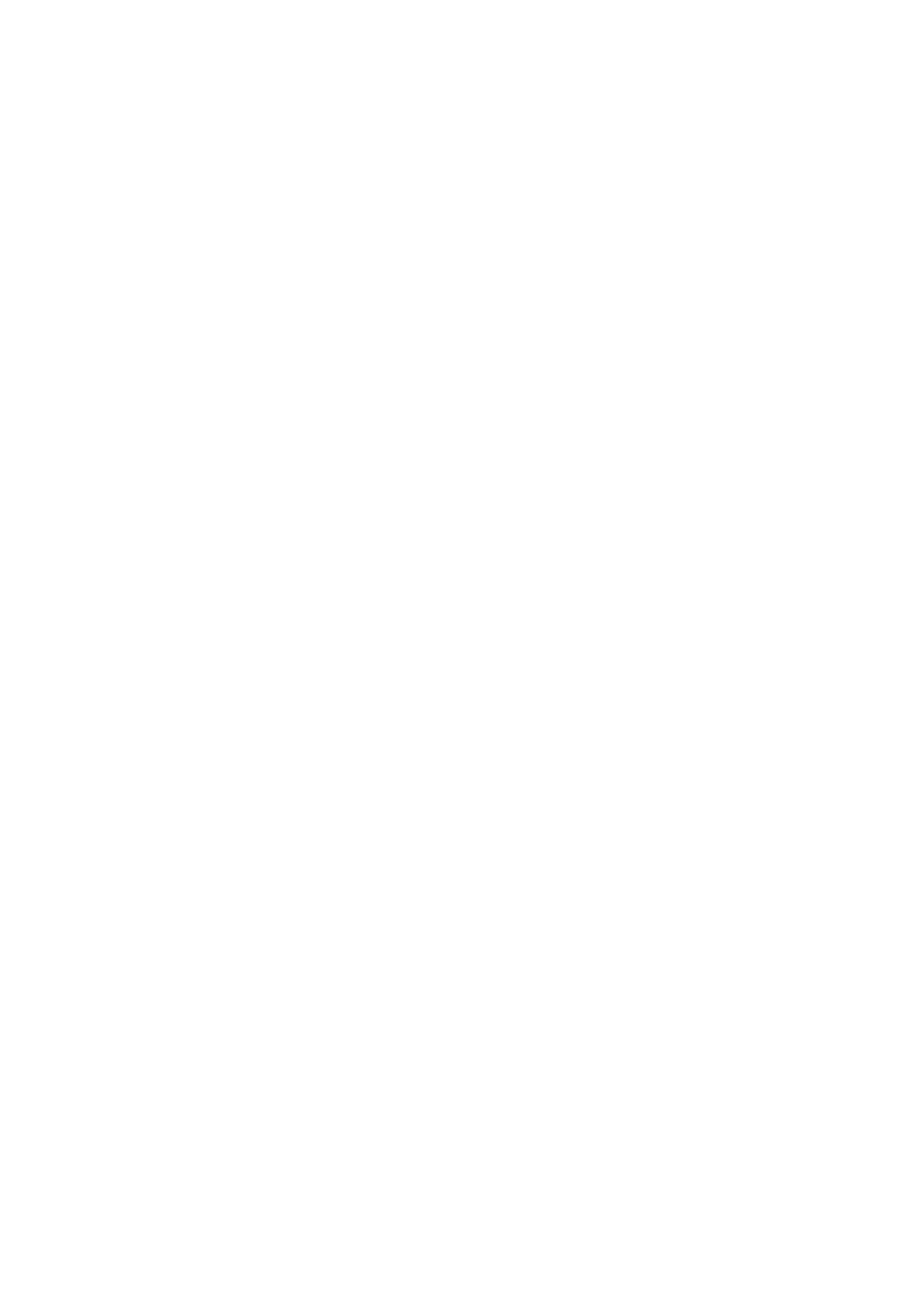# **Chapter 4: Acacia Bay**

While monitoring the first application in August 2005 it was found that phosphorus levels increased markedly after rainfall events. The spikes represented a large input to the lake and would be significant to the annual lake nutrient budget. In 2007 monitoring was carried out Acacia Bay to see if these phosphorus flushes occurred in the bay. If that was the case it would indicate that septic tanks were implicated as a source.

Samples were collected from the top and bottom water of the bay from 1 and 10 metre depths. The values are plotted in Figure 12. On three occasions elevated total phosphorus levels were detected. On each occasion significant rainfall was recorded a week to two weeks previously.

**Phosphorus levels in Acacia Bay**



*Figure 12 Dissolved and total phosphorus levels in Acacia Bay, Lake Okareka.* 

From 11-14/3/07 43 mm of rain fell. On 15/3/07 only the surface water was sampled which was at about baseline but on 20/3/07 the bottom water displayed elevated total phosphorus.

From 28-30/3/07 95 mm of rain fell. On 4/4/07 baseline phosphorus levels were recorded in the bay but on 10/4/07 both top and bottom water had elevated total phosphorus levels.

From 2-10/7/07 60 mm of rain fell. On 3/7/07 phosphorus levels were at baseline and on 16/7/07 the top sample was elevated in total phosphorus.

It appears that there is a source of phosphorus that enters Acacia Bay 1-2 weeks after rainfall events. It is picked up in the total phosphorus portion rather than the dissolved reactive phosphorus portion. This could well be the polyphosphate component of septic tank effluent. Polyphosphates are bio-available.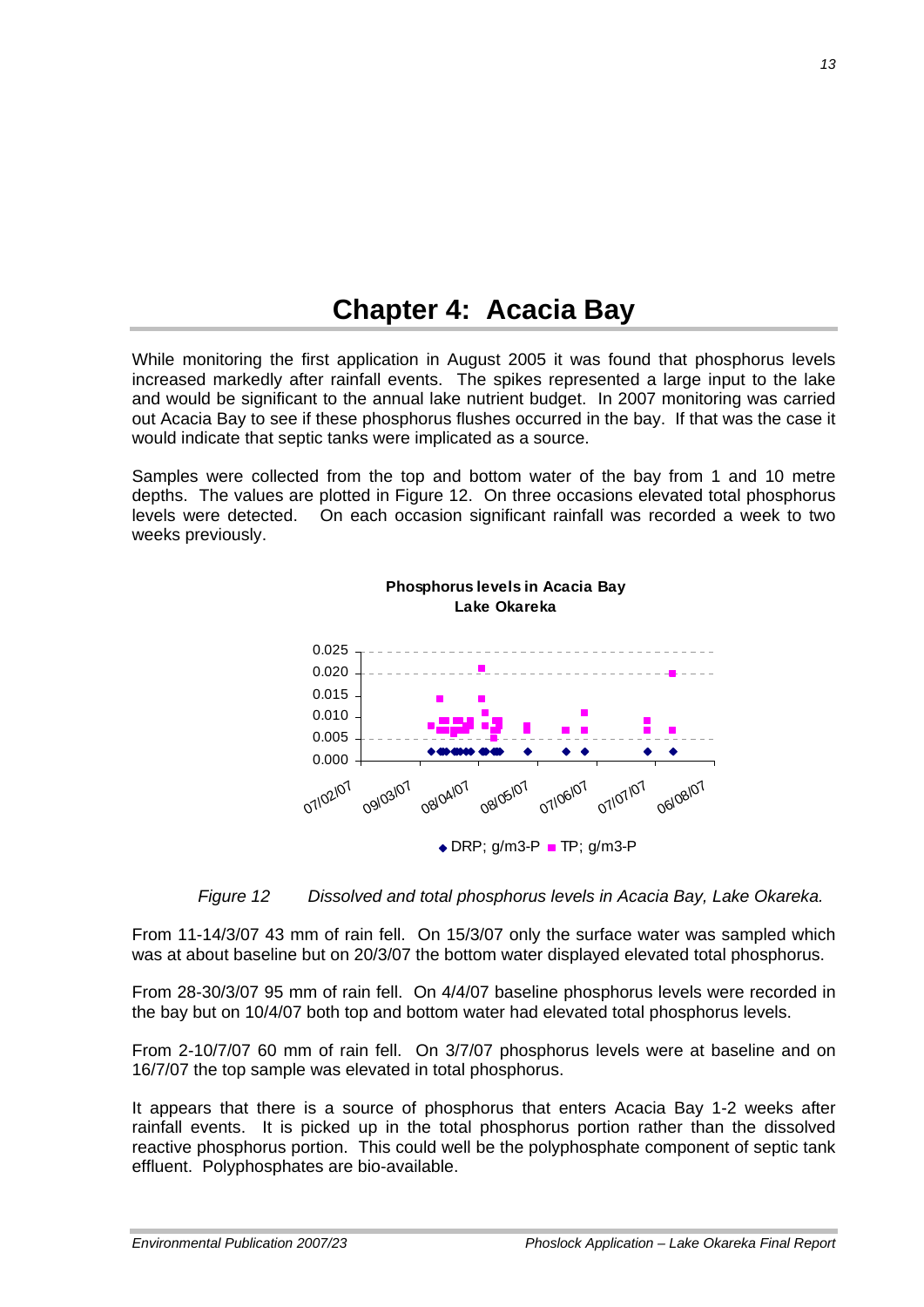During the periods when these pulses enter the lake, no concurrent pulse of nitrogen was noted.

The survey has confirmed that pulses of phosphorus do enter the lake after rainfall events. The rainwater apparently soaks into the ground and flows to the lake over a period of a week or two. A large quantity of phosphorus is involved in these pulses to double or triple the inlake phosphorus levels in Acacia Bay. The pulses were initially detected in the centre of the lake in 2005 so the effect is widespread.

More work will be done to obtain better information on this phenomenon.

This has implications for our action plan assessment of the nutrient budget for Lake Okareka and other lakes where the same factor has been used. It was considered that the phosphorus component of septic tank effluent was largely absorbed in the soil. However, we may have underestimated phosphorus transport during storm events.

There are two important outcomes if this is true. Firstly, it puts more importance on hastening sewage reticulation of the community. Secondly, if the phosphorus source is polyphosphate from laundry detergents, it means that substituting for low phosphorus detergents would be beneficial. More investigation will take place.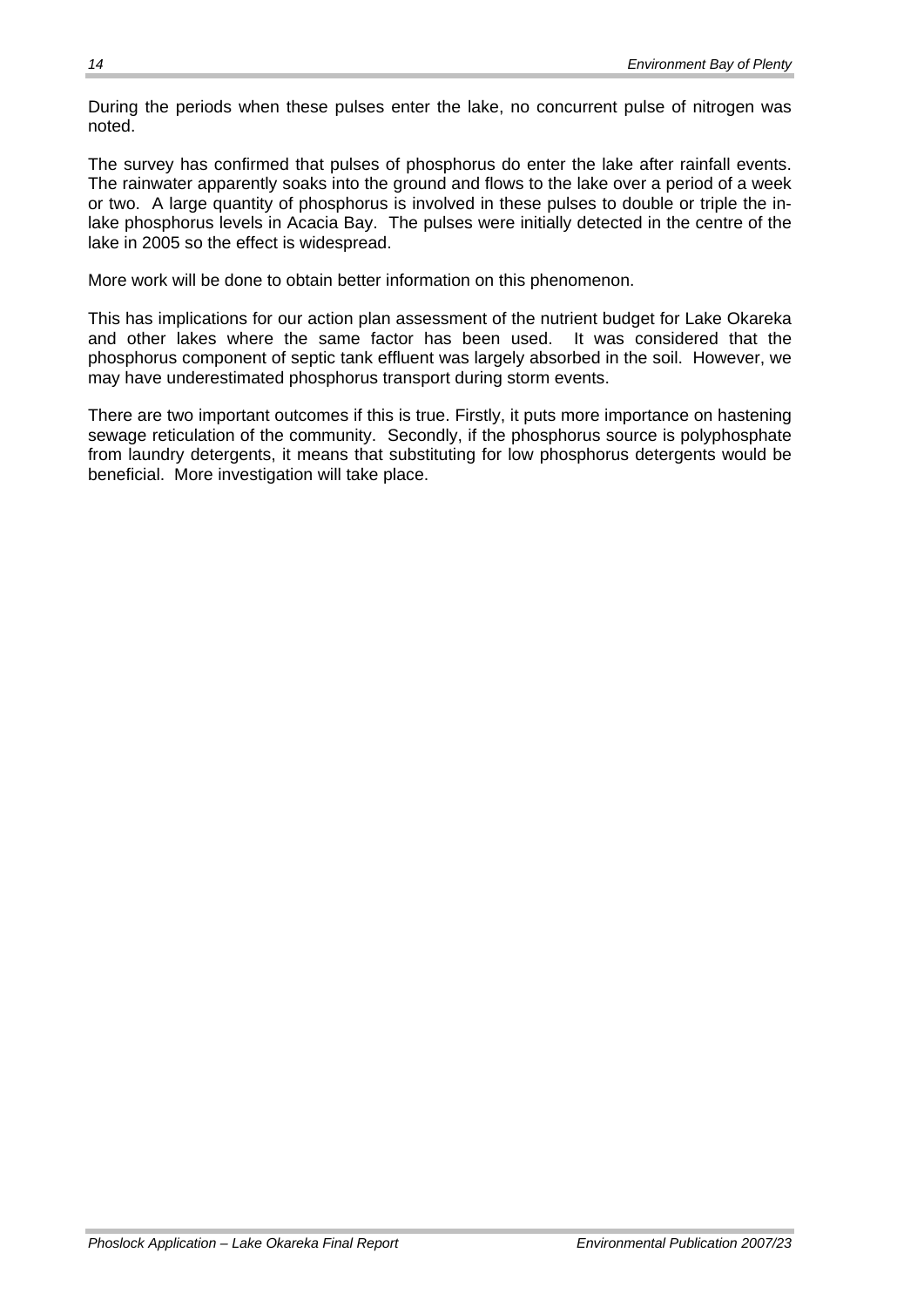# **Chapter 5: Discussion**

The Phoslock application to Lake Okareka is intended to be part of a package of remediation methods to remove a fixed quantity of nitrogen and phosphorus from the lake. The main method to remove nutrients is to be sewage reticulation supplemented by some land use change. Each of the three phoslock applications in itself was calculated to remove at least one year of the phosphorus target from the lake. Product specifications states that 1 tonne of phoslock will lock up 11 kg of phosphorus and sequester that in the deep lake sediments.

The results indicate that there has been a reduction of about 100 kg of phosphorus/year in the annual sediment release to the lake water for the past two seasons. Phosphorus absorbing capacity is expected to still remain with the product on the lake bottom. This could restrict phosphorus release for another three or four years. The application can be said to be successful in that respect.

Changes in the dissolved oxygen depletion rate are remarkably good but another season of data is needed to confirm a permanent change.

Landman (2007) has reported on the fish health comparison study between Lakes Okareka and Tikitapu. Lanthanum accumulated in the liver of the trout and hepatopancreas of koura after each application but not in the flesh. This lanthanum was purged from the fish systems by the time the pre sampling for the next application was undertaken.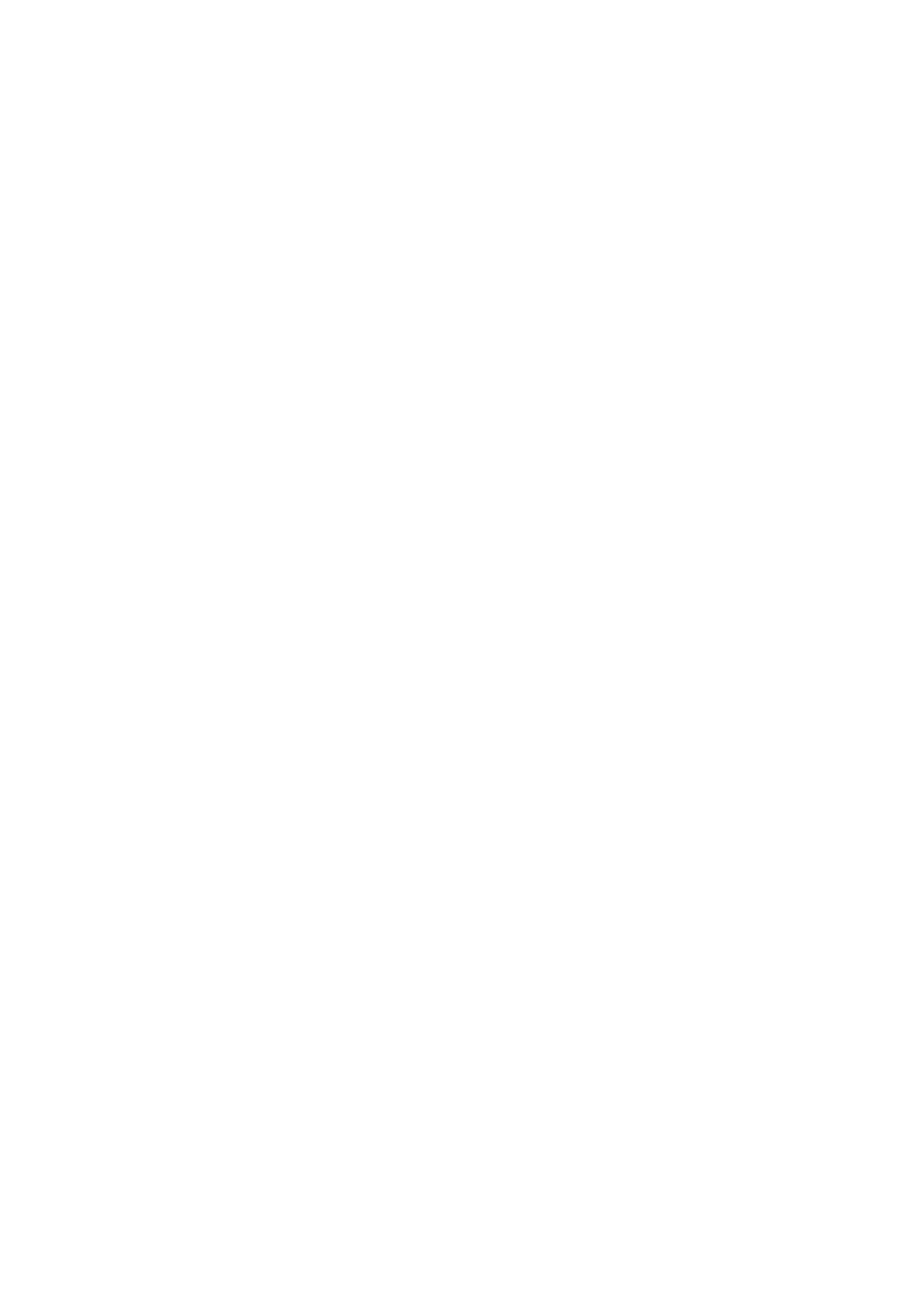## **Chapter 6: References**

- Landman M, Jeroen Brijs, Glover C and Ling N (2007): Lake Okareka and Tikitapu Fish Health Monitoring 2007, 30 October 2007, SCION, Private Bag 3020, Rotorua. Contract report for Environment Bay of Plenty.
- Environment Bay of Plenty web page with Lake Okareka action plan details and progress<br>reports on previous Phoslock applications (bottom of page) reports on previous Phoslock applications (bottom of page) http://www.envbop.govt.nz/Water/Lakes/Lake-Okareka.asp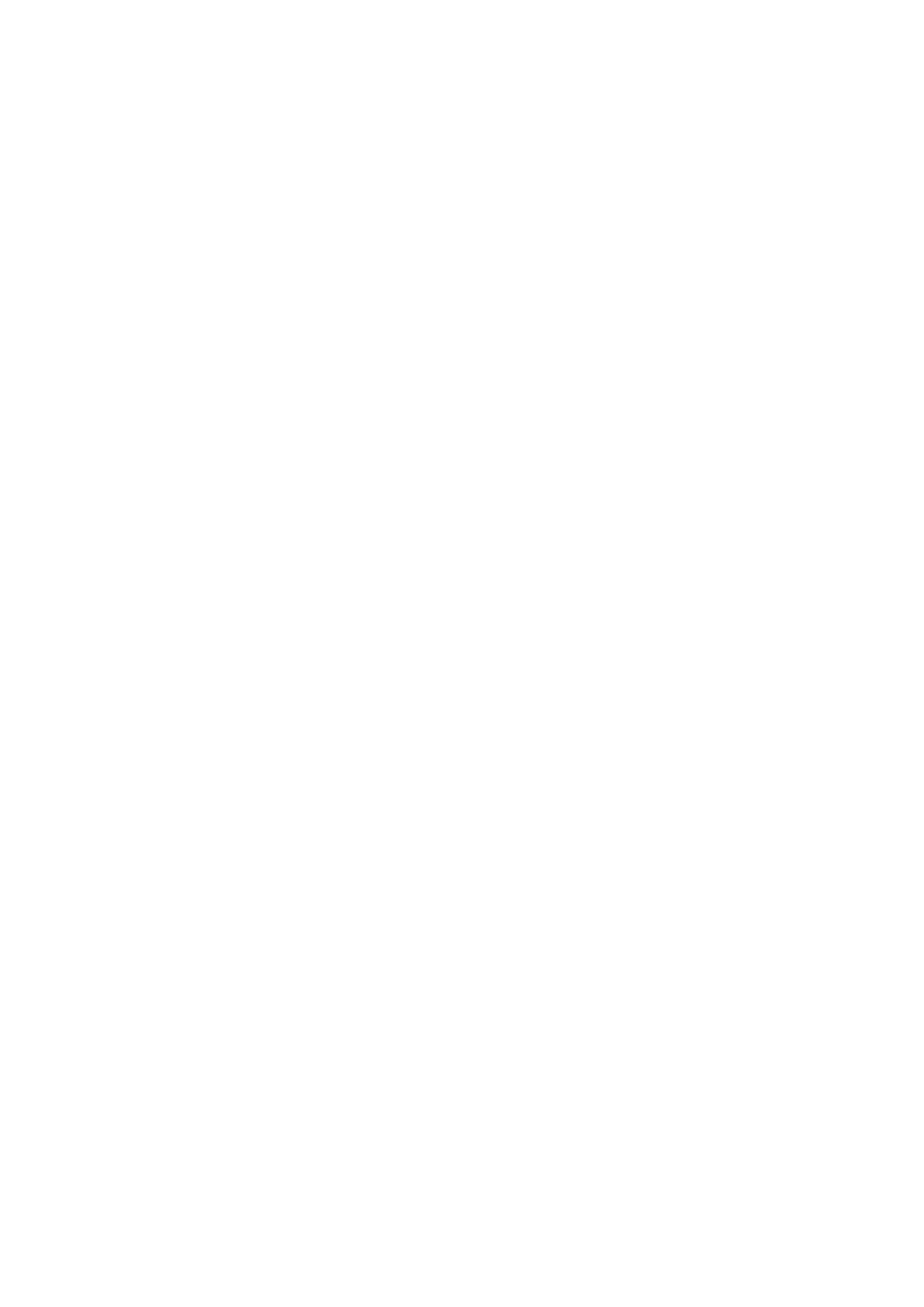# **Chapter 7: Appendices**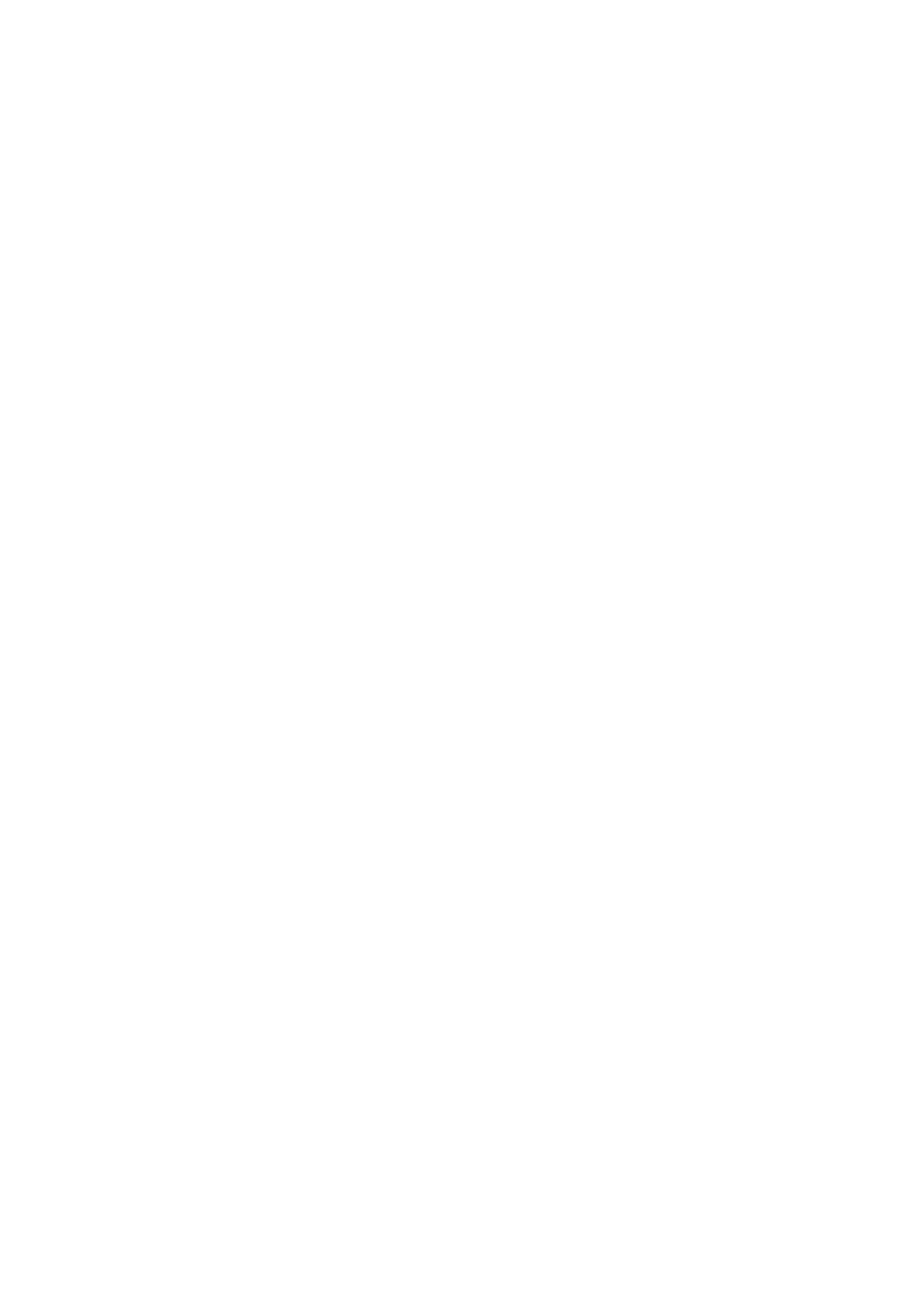### **Appendix 1 – Map of Phoslock Application Area and Photos**

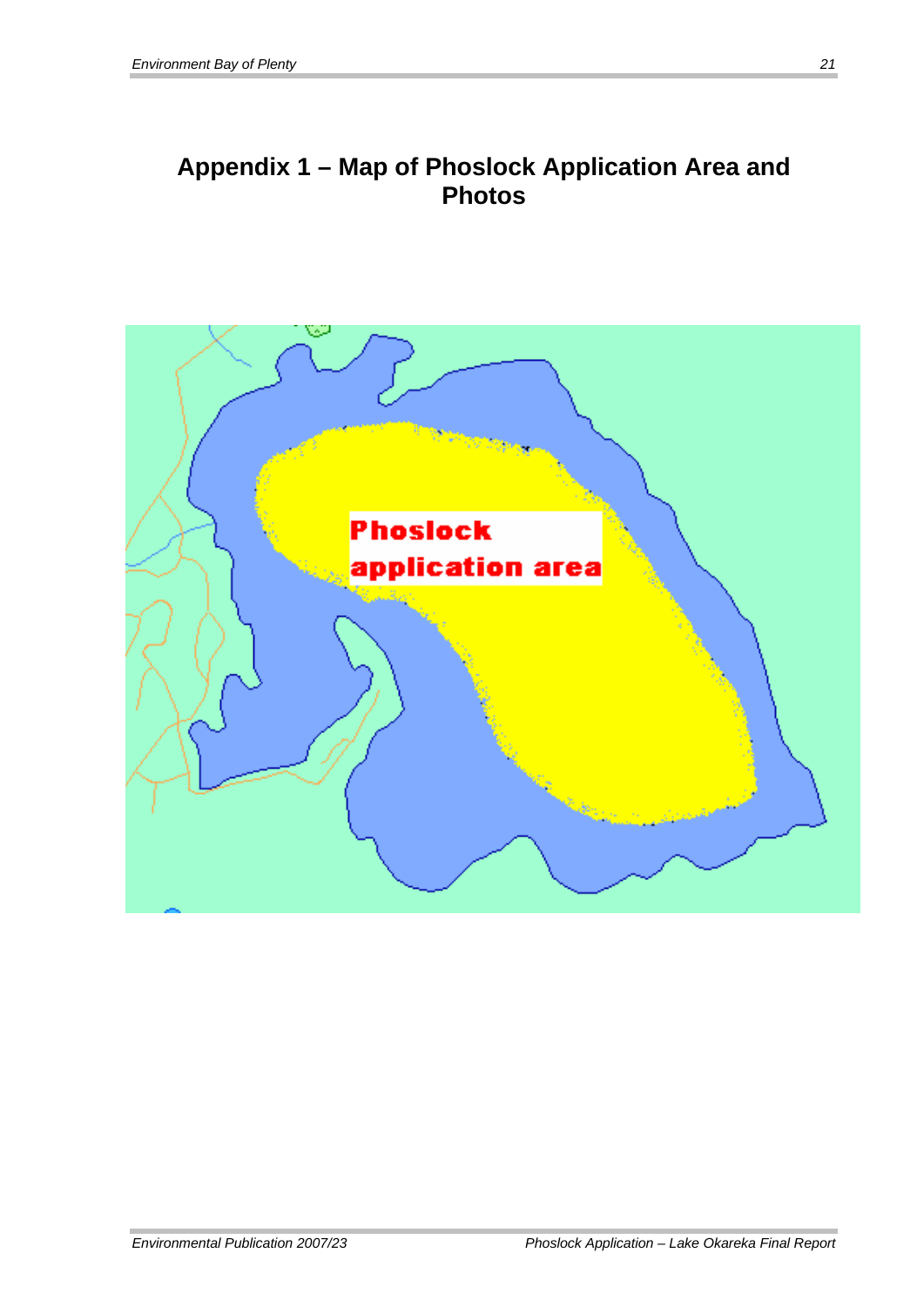